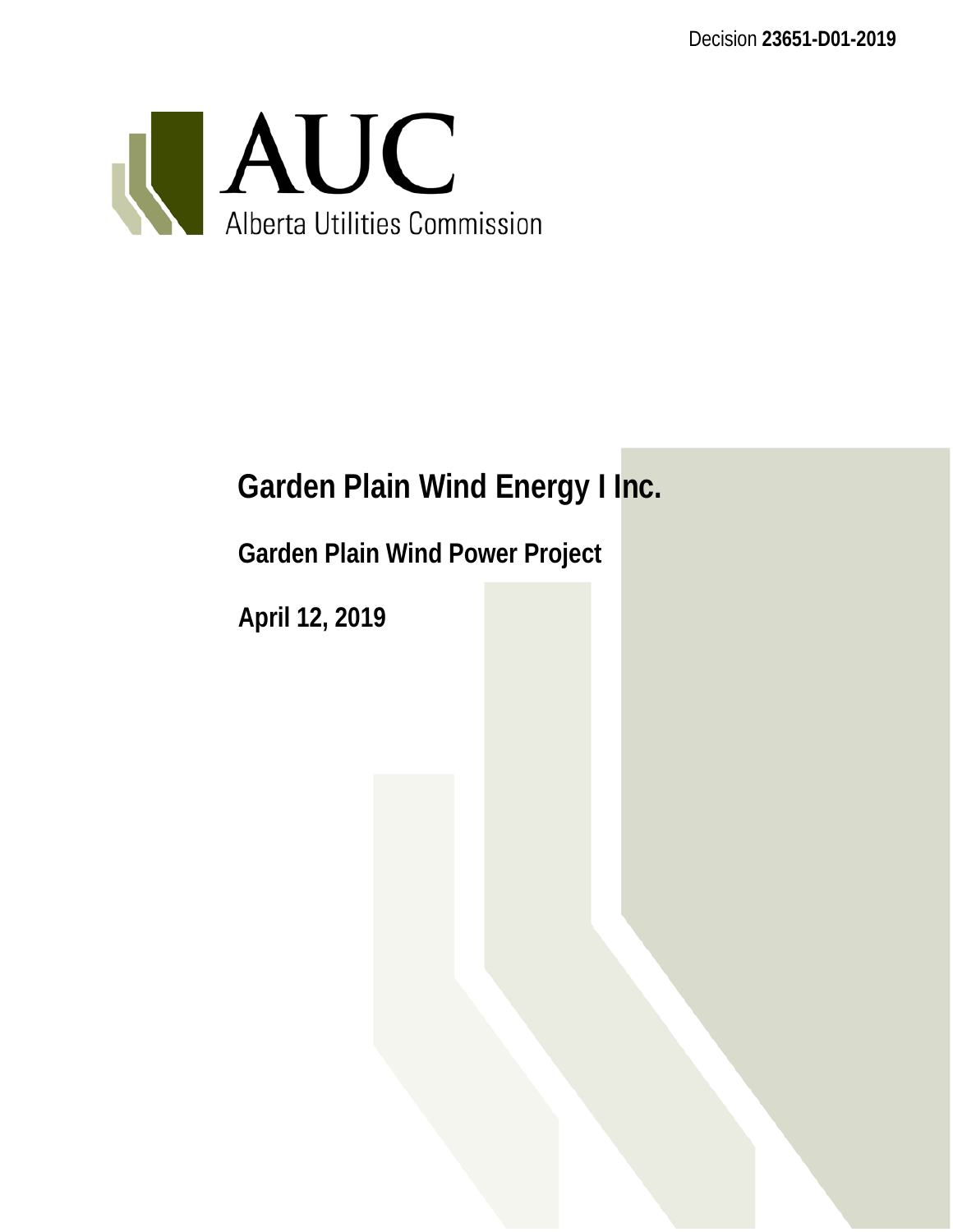#### **Alberta Utilities Commission**

Decision 23651-D01-2019 Garden Plain Wind Energy I Inc. Garden Plain Wind Power Project Proceeding 23651 Application 23651-A001

April 12, 2019

Published by the: Alberta Utilities Commission Eau Claire Tower, 1400, 600 Third Avenue S.W. Calgary, Alberta T2P 0G5

> Telephone: 403-592-8845 Website: www.auc.ab.ca

The Commission may, within 30 days of the date of this decision and without notice, correct typographical, spelling and calculation errors and other similar types of errors and post the corrected decision on its website.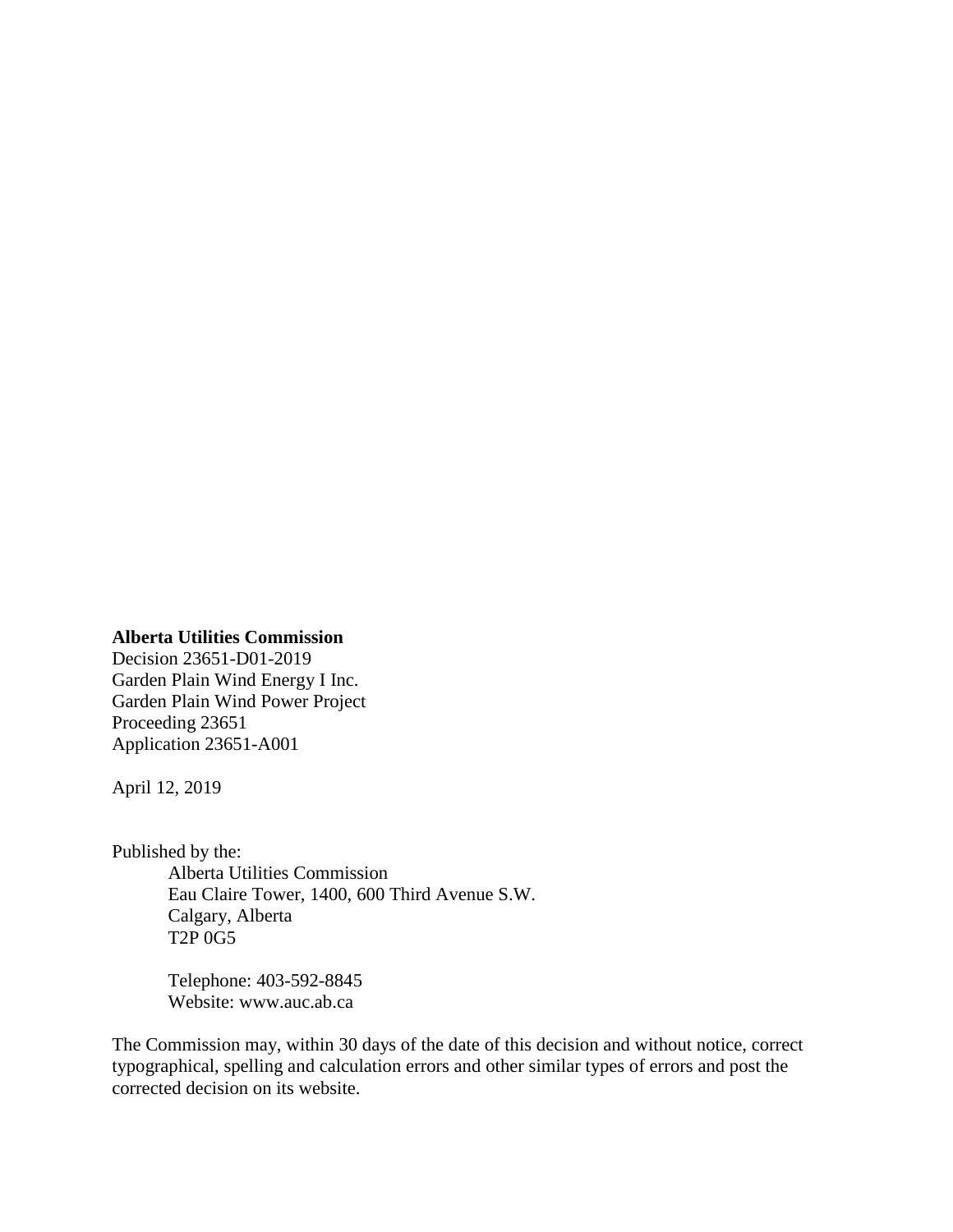|                                        | <b>Decision 23651-D01-2019</b> |
|----------------------------------------|--------------------------------|
| <b>Garden Plain Wind Energy I Inc.</b> | Proceeding 23651               |
| <b>Garden Plain Wind Power Project</b> | Application 23651-A001         |

### **1 Decision summary**

1. In this decision, the Alberta Utilities Commission must decide whether to approve an application from Garden Plain Wind Energy I Inc. to construct and operate a wind power plant designated as the Garden Plain Wind Power Project. After consideration of the record of the proceeding, and for the reasons outlined in this decision, the Commission finds that approval of the project is in the public interest having regard to the social, economic, and other effects of the project, including its effect on the environment, and the conditions of approval set by the Commission.

# **2 Introduction**

2. Garden Plain I L.P., by its general partner Garden Plain Wind Energy I Inc. (Garden Plain), filed an application with the AUC for approval to construct and operate the Garden Plain Wind Power Project located in the Sullivan Lake area, pursuant to Section 11 of the *Hydro and Electric Energy Act*. The project would consist of 36 wind turbines with a total generating capability of 130.68 megawatts (MW). The application was registered on June 19, 2018. Initially, Garden Plain applied for 37 potential locations for the 36 proposed wind turbines.

3. The Commission issued a notice of application for the proposed project on August 21, 2018, in accordance with Section 7 of Rule 001: *Rules of Practice.* No responses were received in reply to the notice of application.

4. The Commission held an information session in Hanna on September 13, 2018, to explain its application and hearing processes.

5. On December 4, 2018, Garden Plain amended its application with a finalized layout for the 36 wind turbines and submitted supporting documentation. The 36 wind turbines were a subset of the originally proposed 37 potential locations. On December 20, 2018, Garden Plain filed a revised noise impact assessment (NIA) for the finalized layout.

6. The Commission issued a notice of application amendment for the project on February 8, 2019, in accordance with Section 7 of Rule 001. No responses were received in reply to the notice of application amendment.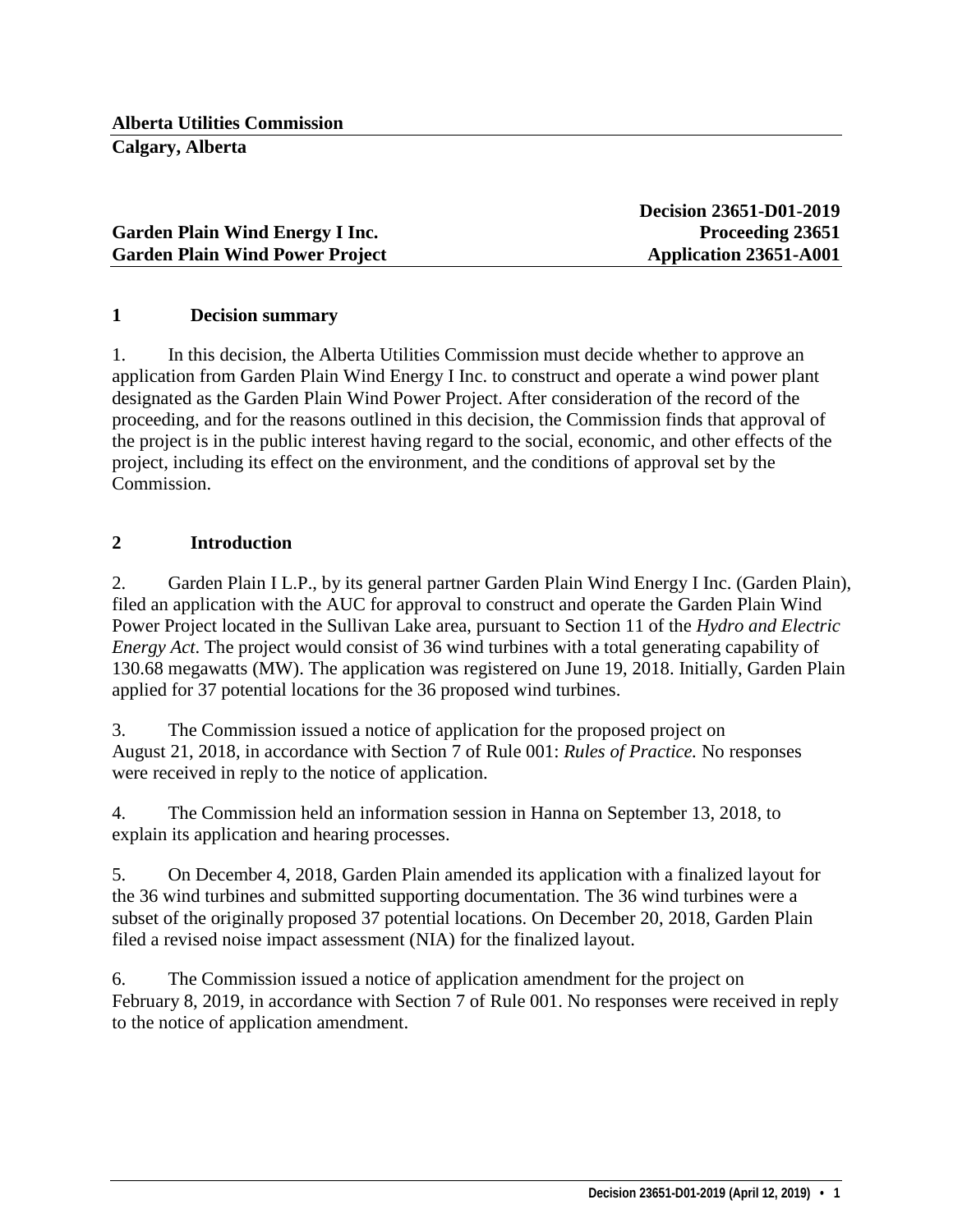### **3 Discussion**

7. Garden Plain stated that the project would be located on approximately 6,100 hectares of privately owned land straddling Paintearth County No. 18 and Special Area No. 2. The northern boundary of the site is located approximately 23 kilometres south of Castor and the southern boundary is approximately 30 kilometres north of Hanna, as specified in Table 1.

| <b>Section</b>                                | Township | Range | Meridian |
|-----------------------------------------------|----------|-------|----------|
| 18, 28, 29, 30, 31, 32, 33                    | 34       | 13    | W4M      |
| 13, 22, 23, 24, 25, 26, 27,<br>28, 34, 35, 36 | 34       | 14    | W4M      |
| 3, 4, 5, 6, 7, 8, 9, 16, 17, 18               | 35       | 13    | W4M      |
| 1, 2, 12, 13                                  | 35       | 14    | W4M      |

**Table 1. Location of Garden Plain Wind Power Project**

8. The project would consist of 36 General Electric 3.63-137 wind turbines, each rated at 3.63 MW, for a total generating capability of 130.68 MW. Each wind turbine would have a hub height of 110 metres and a blade length of 67.2 metres. The project would also consist of an operations and maintenance building, an underground collector system, temporary and permanent meteorological towers, and access roads. Garden Plain stated that a new substation ("the future substation") and connection order for the project would be applied for in future applications.

9. Garden Plain stated that the project required a historical resources impact assessment. During the assessment, three pre-contact archaeological sites and one historic site were encountered. All three pre-contact sites were associated with proposed power lines or access roads and the historic site was outside of the project footprint. *Historical Resources Act* approval was granted on March 14, 2018, with a condition recommending that a paleontological monitoring program be conducted during construction. Garden Plain stated that it will follow the recommendation.

10. The project footprint was slightly modified after completion of the initial historical resources impact assessment. On November 7, 2018, an updated *Historical Resources Act* approval was submitted by Garden Plain. *Historical Resources Act* approval was granted subject to a condition that no ground disturbance take place in Legal Subdivision 1, Section 26, Township 34, Range 14, west of the Fourth Meridian, or in Legal Subdivision 11, Section 30, Township 34, Range 13, west of the Fourth Meridian.**[1](#page-3-0)**

11. Garden Plain stated that Transport Canada had advised that it would no longer issue approvals for proposed wind power projects. Instead, the agency advised that it would only assess the marking and lighting of the wind turbines. In addition, Transport Canada informed Garden Plain that it would prefer to review applications no earlier than 90 days prior to construction. Garden Plain stated that the wind turbine lighting would meet the requirements of

<span id="page-3-0"></span> $\overline{a}$ **<sup>1</sup>** Exhibit 23651-X0071, HRIA Update Clearance, November 7, 2018.

**<sup>2 •</sup> Decision 23651-D01-2019 (April 12, 2019)**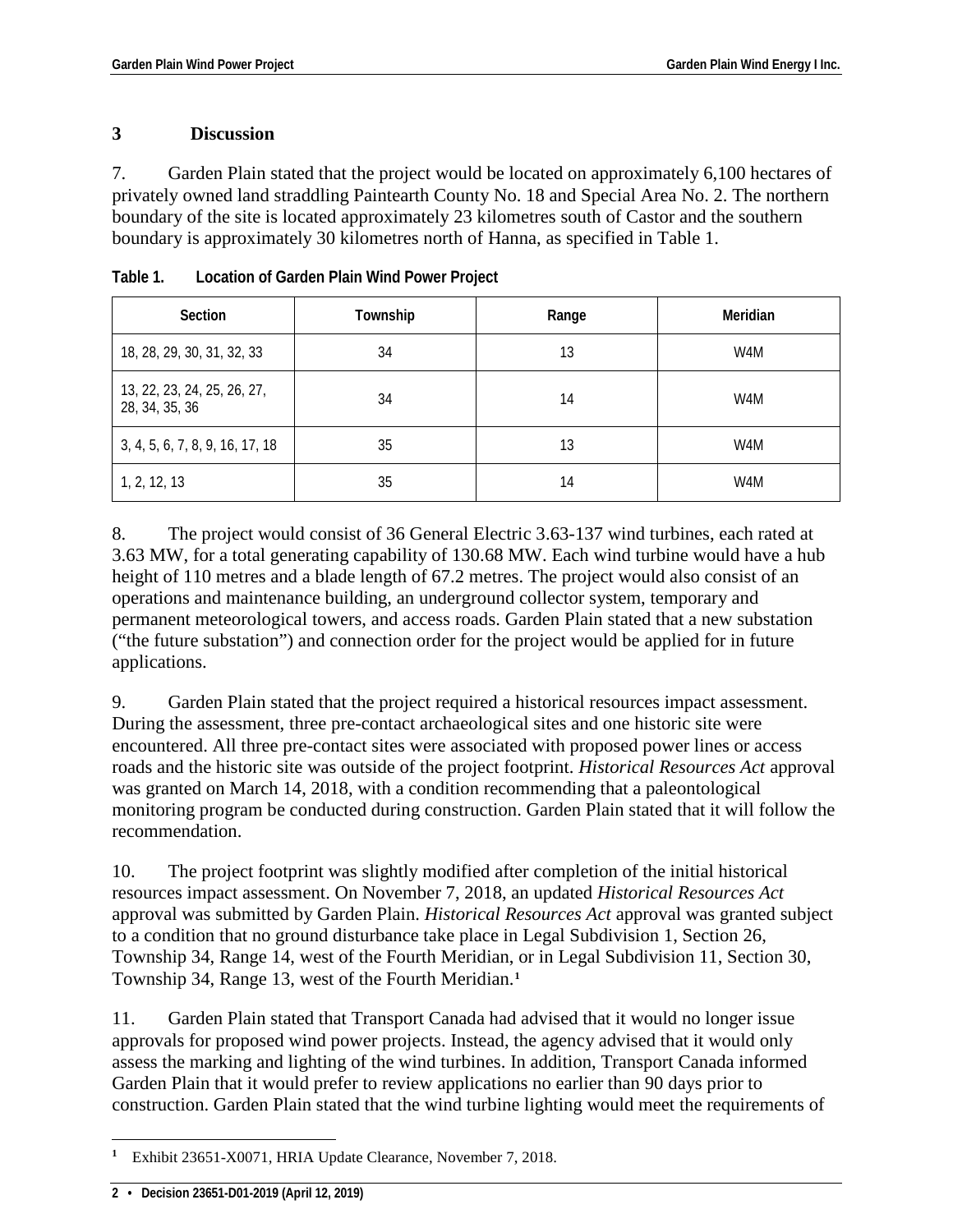Transport Canada's *Canadian Aviation Regulations*. Lighting would be the minimum required to ensure the appropriate level of aeronautic safety. Specifically, Garden Plainwould submit for Transport Canada's assessment the use of red lights with the minimum intensity and flashes per minute allowable.

12. In response to general community concerns about turbine lighting against the night sky, Garden Plain stated that it would propose the use of dimming technology, which tailors the intensity level of lights in accordance with the surrounding visibility. Garden Plain explained that "[u]nder great visibility conditions (10km of visibility or more), the technology and software used will reduce light intensity by 90% while still providing the necessary advanced warning to pilots."**[2](#page-4-0)** Garden Plain stated that it would propose the use of this technology, but the assessment of its acceptability is at Transport Canada's discretion.

13. Garden Plain provided a letter of non-objection from NAV CANADA**[3](#page-4-1)** dated October 4, 2017.**[4](#page-4-2)**

14. On November 20, 2018, Garden Plain filed an email from the Department of National Defence indicating that the department had conducted a detailed analysis that confirmed there is likely to be minimal or no interference between the project and the Department of National Defence's radar, flight operations and radiocommunication systems. The Department of National Defence indicated that it had no objections with the proposed project. The Department of National Defence's email was dated November 17, 2018, and indicated that its non-objection was valid for 24 months.**[5](#page-4-3)**

15. Two turbines would be located within 300 metres of a primary or secondary highway. Garden Plain obtained roadside development permit approvals from Alberta Transportation for each of them. Garden Plain stated that there is one new proposed access point off Highway 36 that has been reviewed and approved in principle by Alberta Transportation. Garden Plain stated that additional communication would occur with Alberta Transportation closer to construction in order to obtain final approval.

16. Garden Plain retained Hemmera Envirochem Inc. to conduct an environmental evaluation of the project.**[6](#page-4-4)** Slight modifications were made to the project layout during the course of Alberta Environment and Parks' (AEP) review of the environmental evaluation, which required Garden Plain to submit additional documents to AEP. These documents included an amendment to the environmental evaluation**[7](#page-4-5)** and an AEP information request memorandum.**[8](#page-4-6)**

17. The environmental evaluation concluded that potential groundwater level changes are associated with dewatering during the construction phase. Any groundwater quantity changes would be expected to be temporary and localized, and levels would return to baseline after dewatering is completed. Potential residual impacts on groundwater quality may be associated

<span id="page-4-0"></span> $\overline{\mathbf{2}}$ <sup>2</sup> Exhibit 23651-X0001, Application, PDF page 17, June 19, 2018.<br><sup>3</sup> NAV CANADA is the company that owns and operates Canada's

<span id="page-4-1"></span>**<sup>3</sup>** NAV CANADA is the company that owns and operates Canada's civil air navigation service and is responsible for communicating aviation safety aspects related to structures such as wind turbines.

<span id="page-4-2"></span>**<sup>4</sup>** Exhibit 23651-X0047, A5 – NC Letter of Non-Objection, June 19, 2018.<br>**5** Exhibit 23651-X0072, DND Letter of Non-Objection, November 20, 201

<span id="page-4-3"></span><sup>&</sup>lt;sup>5</sup> Exhibit 23651-X0072, DND Letter of Non-Objection, November 20, 2018.<br><sup>6</sup> Exhibit 23651-X0043, A8 – Environmental Evaluation, June 19, 2018

<span id="page-4-4"></span><sup>&</sup>lt;sup>6</sup> Exhibit 23651-X0043, A8 – Environmental Evaluation, June 19, 2018.<br><sup>7</sup> Exhibit 23651 Y0044, A8 – Environmental Evaluation Amendment, Inc.

<span id="page-4-6"></span><span id="page-4-5"></span>**<sup>7</sup>** Exhibit 23651-X0044, A8 – Environmental Evaluation Amendment, June 19, 2018.<br>**8** Exhibit 23651 Y0045, A8 – AED IP Momorondum (Final Povisions / Mitigation). In

**<sup>8</sup>** Exhibit 23651-X0045, A8 – AEP IR Memorandum (Final Revisions / Mitigation), June 19, 2018.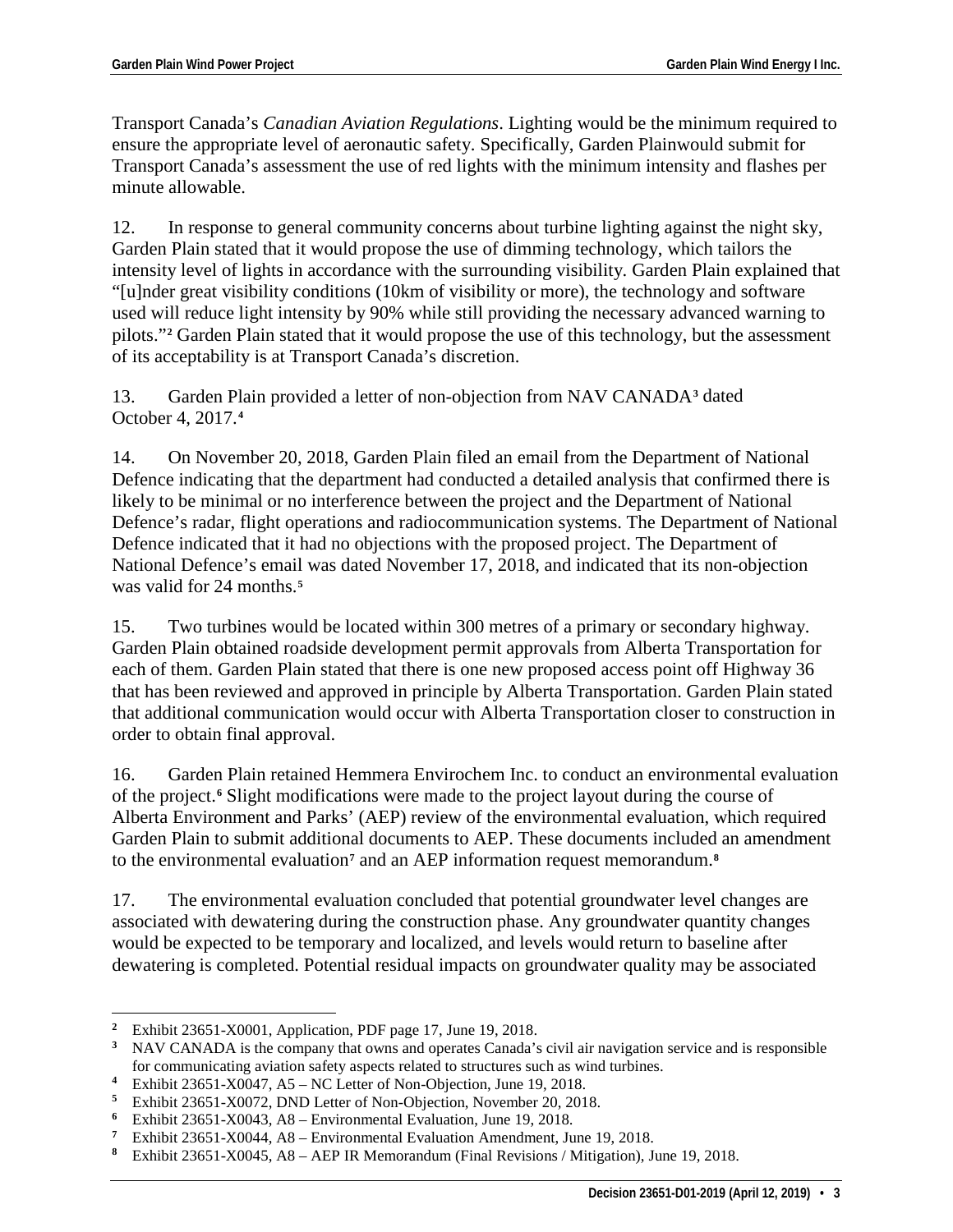with contamination from hazardous material spills during activity phases, and the effects of spills during construction and decommissioning could be mitigated with construction best practices.

18. The environmental evaluation determined that the dominant land covers in the project area are cultivated cropland, native pasture and tame pasture. Temporary disturbance of native pastures was anticipated during construction of the collector lines. In the AEP information request memorandum, Garden Plain indicated that it had removed all wind turbine locations and access roads from native pastures excluding areas near the future substation.

19. Garden Plain stated that three noxious weeds were observed during the rare plant survey. Mitigation measures Garden Plain stated it would use during construction to avoid or minimize adverse effects to rare botanical resources and to limit the spread of noxious weeds include:

- Minimizing vegetation and soil disturbance in native pasture by restricting grading to the area required for the access and safe operation of equipment and vehicles. In areas of native pastures where construction occurs but stripping and grading is not required, work will occur during frozen conditions or matting or geotextiles will be used if conditions are not frozen.
- For short-term ground disturbance in native pastures where construction occurs (i.e., collector line installation) sod will be salvaged and replaced, and disturbed areas will be revegetated with a native seed selected in collaboration with AEP and landowners.
- Keeping vehicles and equipment clean and within the designated right-of-way and associated temporary workspaces.
- Implementing erosion and sediment control measures during construction.
- Ongoing consultation with landowners to avoid damages to cultivated cropland, anthropogenic land cover and tame pastures, where possible.
- Following completion of construction, areas not required for project operations will be reclaimed using a certified weed-free mix. Areas of native pastures not containing permanent facilities or operational access roads will be revegetated to support the re-establishment of crops or native vegetation based on previous land use.

20. Garden Plain stated that no project components were proposed to occur within the beds and shores of named watercourses or water bodies. It also stated that some project components were sited within delineated wetlands or wetland setbacks due to efforts to avoid other high value environmental features such as native pasture. Approval under the *Water Act* would be obtained prior to undertaking any ground disturbing construction activities that would permanently affect the functionality of the wetland or activity within the delineated wetland boundary. Where construction activities are required within a delineated wetland boundary, Garden Plain stated that construction activities would be limited to working during frozen or dry ground conditions.

21. Garden Plain stated that the project would be located entirely within the Land-use Framework regional boundary of the Red Deer regional plan, which has not yet been developed.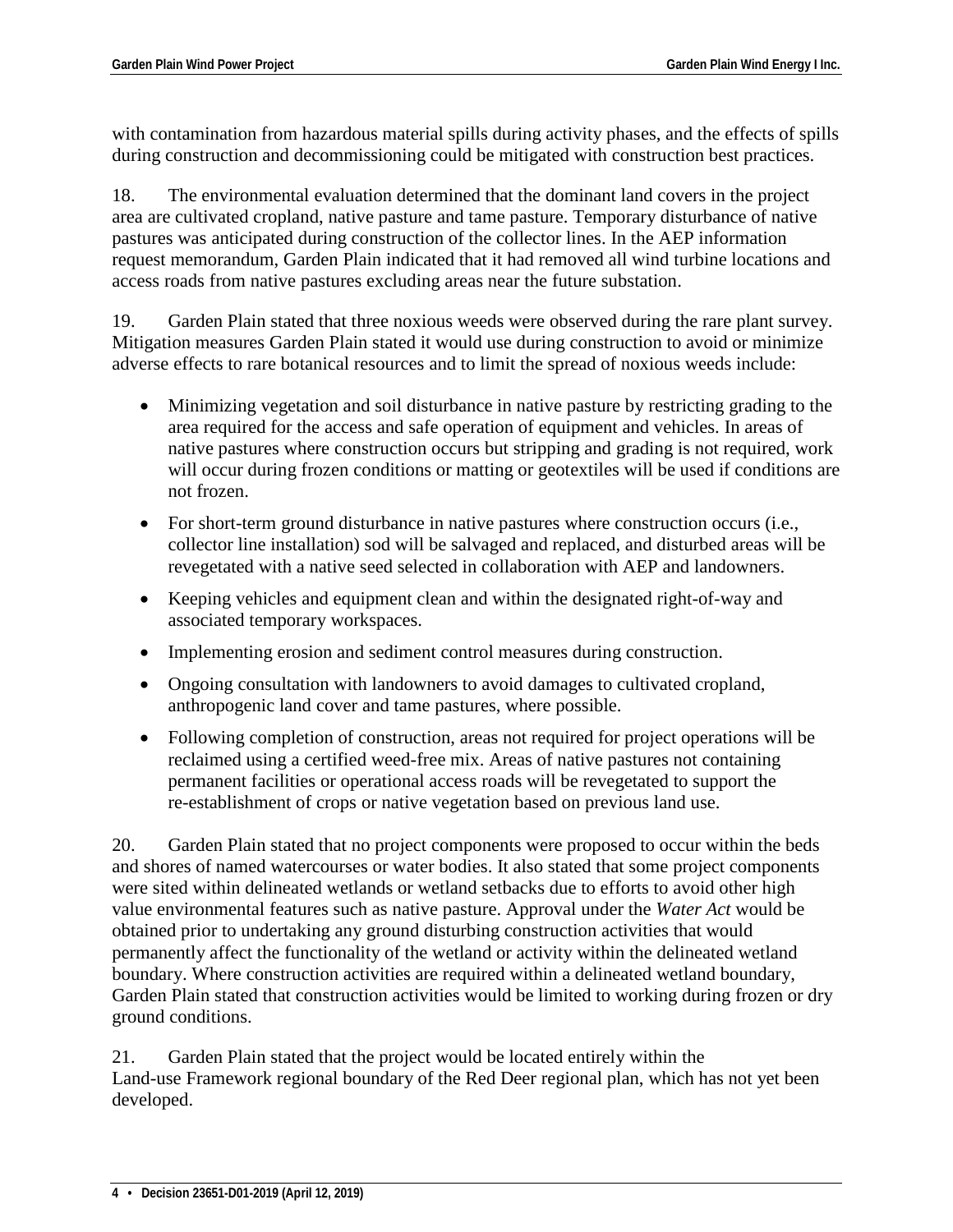22. On April 11, 2018, Alberta Environment and Parks Wildlife Management (AEP WM) issued a renewable energy referral report for the project. The report found that the project would have a moderate risk to wildlife and wildlife habitat. The risk to habitat loss and destruction was considered low because the project footprint avoided most native habitats and impacts would occur primarily on pre-disturbed landscapes. The risk to breeding and migrating birds was considered moderate because of the occurrence of some sensitive species and the close proximity of the project to the Sullivan Lake Important Bird Area. AEP WM noted that Garden Plain had agreed to mitigation measures to reduce the risk of disturbance to several avian and amphibian wildlife feature setbacks. The risk of fatality to bats was considered high because of the high level of migratory bat passes per detector night observed in fall acoustic surveys.

23. AEP WM stated that an annual detailed report of the post-construction wildlife monitoring program would be provided to the Commission and AEP WM by Garden Plain. Should results of the program indicate unusually high bat fatalities, Garden Plain would immediately consult AEP WM and mitigation measures would be discussed. Garden Plain committed to the following operational adaptive management strategies, if required to address wildlife impacts:

- Turbine curtailment.
- Increasing cut-in speeds of one or more turbines.
- Feathering of turbine blades.
- Ultrasonic deterrents for bats.
- Turbine shut-down at night during bat migration periods.
- Prevention of unnecessary lighting.
- Any mitigation that is deemed appropriate based upon the site-specific circumstances or incidents following consultation with AEP WM.**[9](#page-6-0)**

24. Garden Plain stated that it would commit to notifying AEP WM of carcasses of any raptor species at risk discovered after the initial three year post-construction wildlife monitoring program.**[10](#page-6-1)**

25. Garden Plain stated it would apply species-specific buffers if any prescribed species or habitat features listed in Appendix A of the *Wildlife Directive for Alberta Wind Energy Projects (2017)* are identified within the project footprint prior to construction. If buffers or timing restrictions could not be met, Garden Plain committed to notifying AEP WM, and stated that site and species-specific mitigation would be developed and implemented with AEP WM to reduce the potential for adverse effects.

26. The referral report indicated that Garden Plain had endeavored to avoid the majority of wildlife feature setbacks and route project infrastructure along existing disturbed rights-of-way and had also committed to appropriate mitigation actions to minimize impacts to sensitive wildlife features that have setbacks encroached on by project infrastructure. Given the

 $\overline{a}$ **<sup>9</sup>** Exhibit 23651-X0062, Information Request Response R1 Part A, PDF pages 3 and 4, October 11, 2018.

<span id="page-6-1"></span><span id="page-6-0"></span>**<sup>10</sup>** Exhibit 23651-X0062, Information Request Response R1 Part A, PDF Page 5, October 11, 2018.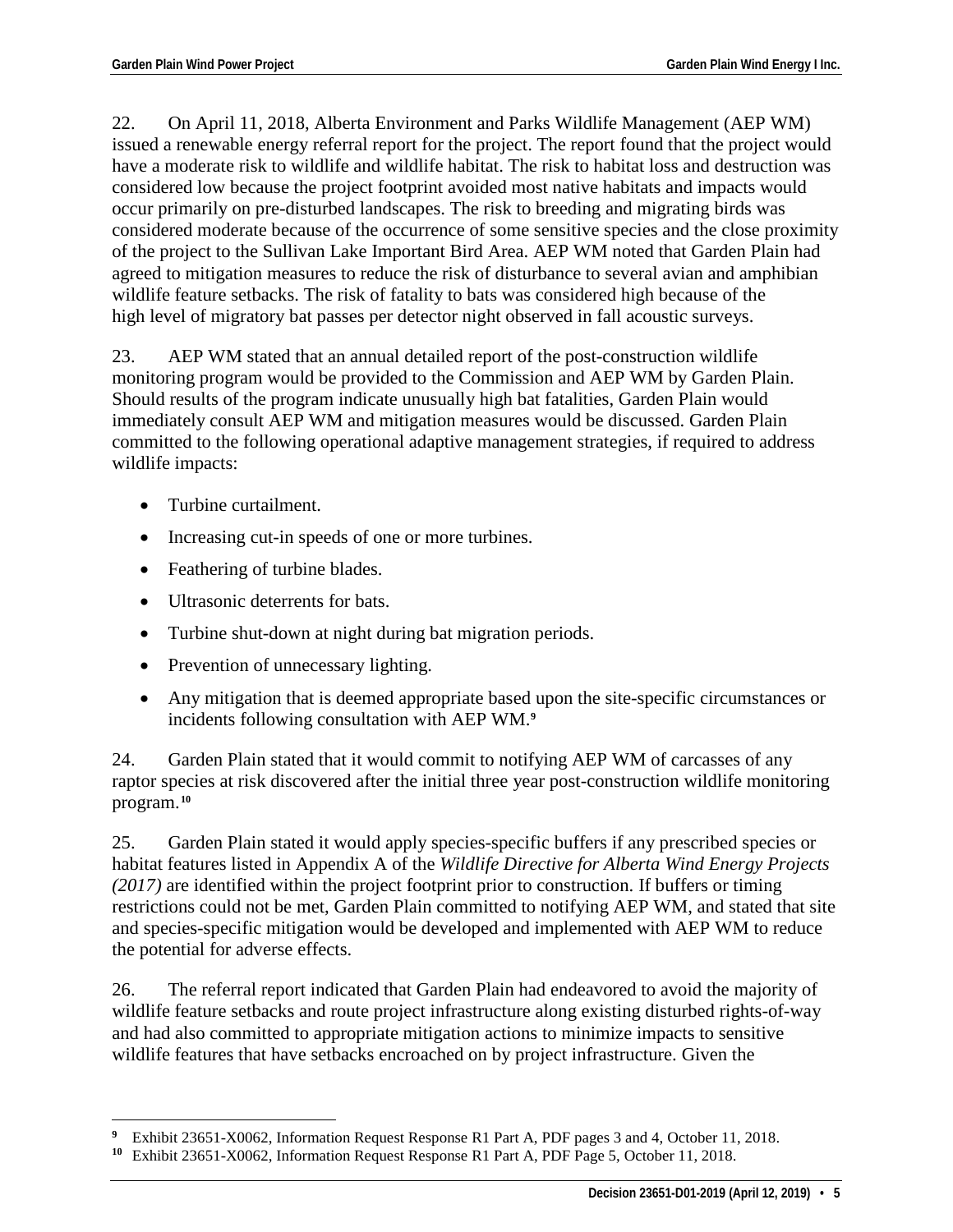commitments made to avoidance and mitigation, the overall direct impacts to sensitive wildlife features was concluded to be low to moderate by AEP WM.**[11](#page-7-0)**

27. Garden Plain submitted a revised NIA for the final wind turbine layout on December 20, 2018.**[12](#page-7-1)** The revised NIA included 20 receptors in the vicinity of the project. The distances of the receptors from the closest project noise sources varied from 770 metres to 2,779 metres. The results of the revised NIA included the 36 proposed wind turbines, the future substation and existing nearby energy-related facilities.

28. Five receptors were identified as being within 500 metres of Highway 35, which is a "heavily travelled road" as defined in Rule 012: *Noise Control.* Those five receptors were determined to have a permissible sound level of 45 dBA nighttime and 55 dBA daytime, as indicated in Rule 012*.* All other receptors were determined to have a nighttime permissible sound level of 40 dBA and a daytime permissible sound level of 50 dBA.

29. The revised NIA indicated that the cumulative sound level at each receptor considered was found to be compliant with the nighttime permissible sound level for the receptor. Since the project would be operated the same way during the daytime, it was also determined to be in compliance with daytime permissible sound levels.

30. The revised NIA evaluated the potential for low frequency noise impacts as a result of the project. The revised NIA indicated that no individual third octave band value at any frequency had a greater than 10 dB drop within two bandwidths on one side and a 5 dB drop within two bandwidths on the other side. The maximum C-weighted sound pressure level (dBC) minus the A-weighted sound pressure level (dBA) was modelled to be slightly over 20 dB at some noise receptors. No dBC levels exceeded 60 dB which the NIA stated was viewed by some experts as the broadband dBC threshold for protection against low frequency noise.**[13](#page-7-2)** Therefore, the revised NIA concluded that conditions for low frequency noise impacts as a result of the project were not present.

31. Garden Plain stated that it conducted a participant involvement program that was based on the requirements set out in Rule 007: *Applications for Power Plants, Substations, Transmission Lines, Industrial System Designations and Hydro Developments.* This included consultation with all potentially affected stakeholders, municipalities and Indigenous communities.

32. Garden Plain stated that the commercial operation date would be between March 2020 and December 2021; the earlier date being contingent on it receiving a power purchase agreement.

 $\overline{a}$ 

<span id="page-7-0"></span>**<sup>11</sup>** Exhibit 23651-X0005, AEP Referral Letter, PDF page 9, June 19, 2018.

<span id="page-7-1"></span>**<sup>12</sup>** Exhibit 23651-X0079, Revised NIA, December 20, 2018.

<span id="page-7-2"></span>**<sup>13</sup>** Exhibit 23651-X0079, Revised NIA, PDF page 19, December 20, 2018.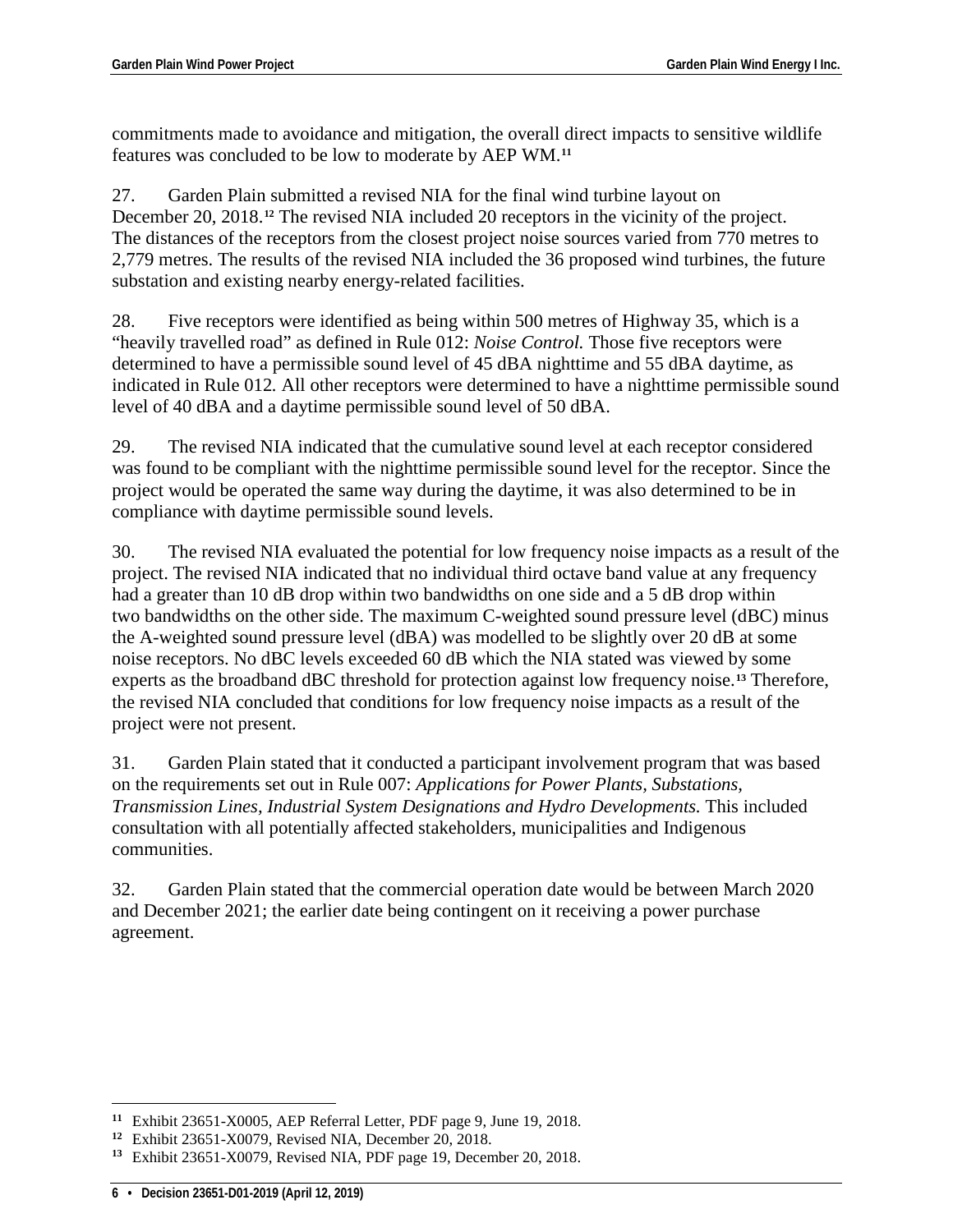# **4 Findings**

33. The Commission has reviewed the application and has determined that the technical, siting, emissions, environmental and noise aspects of the power plant meet the Commission's requirements.

34. The Commission concludes that Garden Plain's consultation and participant involvement program satisfy the regulatory requirements of Rule 007. In addition, the Commission notes that no parties responded to the notice of application or notice of application amendment.

35. The Commission has considered the potential environmental effects of the project, including the commitments made by Garden Plain, the mitigation and monitoring plans established by Garden Plain in consultation with AEP, and the project's compliance with applicable regulatory standards, directives and guidelines. The Commission finds that the potential adverse environmental effects from construction and operation of the project can be adequately mitigated with the application of the conditions outlined in the project's renewable energy referral report.

36. Following completion of the post-construction wildlife monitoring program, the Commission expects Garden Plain to promptly notify AEP of the discovery of any provincial or federal threatened or endangered species carcasses that may be attributed to the project, or that might be observed near project infrastructure during operation and maintenance activities.

37. The Commission expects that Garden Plain will prevent and control the introduction and spread of noxious and prohibited noxious weeds, invasive plant species, and plant diseases as described in the application materials and in accordance with the *Weed Control Act* and the *Agricultural Pests Act*. The project footprint shall be routinely monitored for the presence of weeds and invasive species and the effectiveness of control measures during the project's lifetime.

38. The Commission notes that the *Conservation and Reclamation Regulation* was recently amended to specifically address the reclamation of wind projects in Alberta. The effect of these amendments is that "renewable energy operations," which include wind projects, are now expressly subject to the reclamation obligations set out in Section 137 of the *Environmental Protection and Enhancement Act*. Operators of renewable energy operations are now required to obtain a reclamation certificate at the project's end of life. The reclamation process is managed by AEP pursuant to the *Conservation and Reclamation Directive for Renewable Energy Operations*, which provides more detailed information on conservation and reclamation planning and reclamation certificate requirements for renewable energy operators in Alberta.

39. The Commission finds that the revised NIA demonstrates that cumulative sound levels for the project will be below the daytime and nighttime permissible sound levels as required in Rule 012.

40. The Commission finds that the revised NIA conducted a reasonable analysis of the third octave band spectrum to determine the presence of low frequency noise tonality. Accordingly, the Commission accepts the conclusion presented in the revised NIA that the project will likely not create low frequency noise issues at the receptors.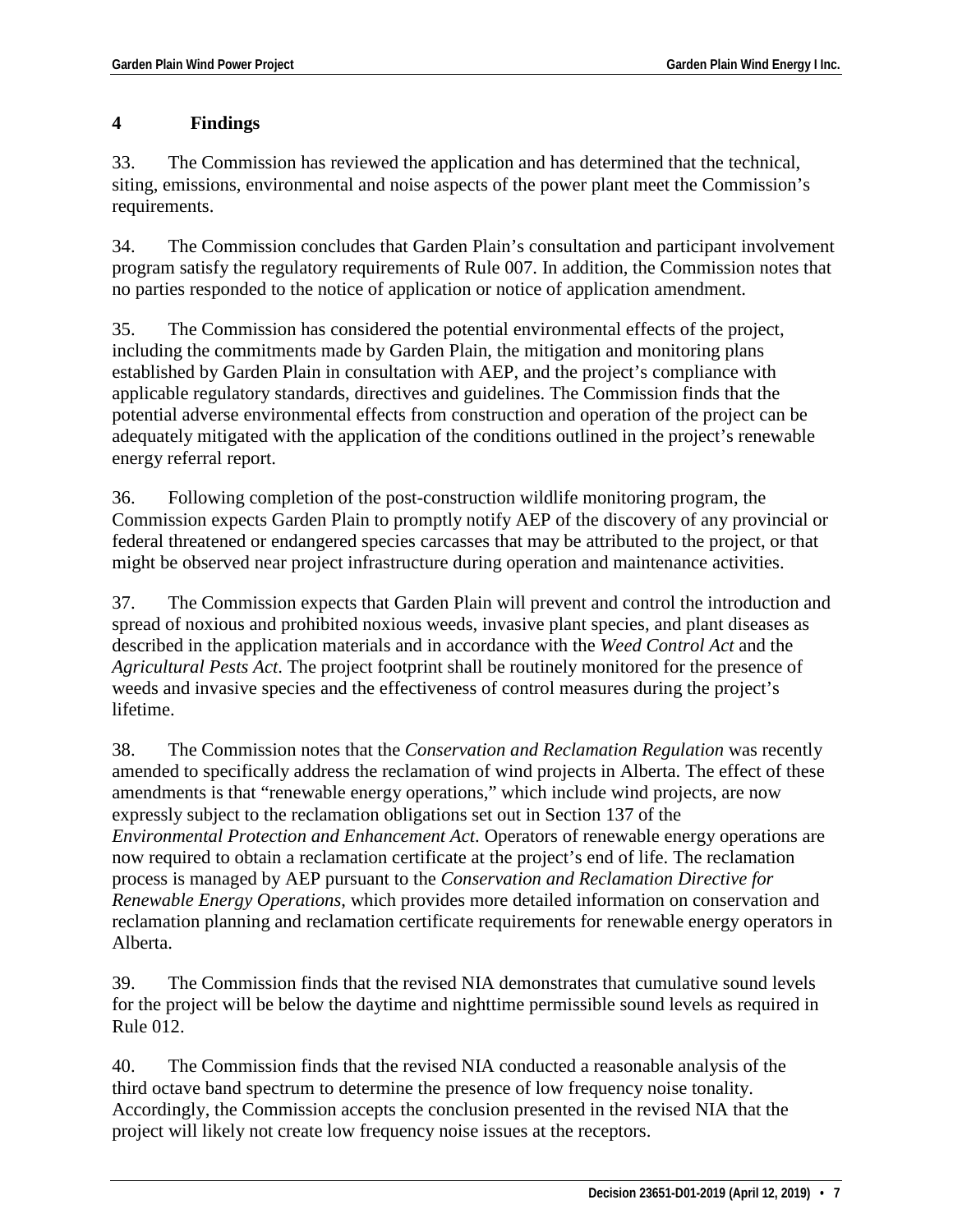41. The Commission expects that Garden Plain will obtain all outstanding approvals required from Alberta Transportation, Transport Canada and Alberta Tourism and Culture, prior to construction. The Commission also expects that Garden Plain will notify the Department of National Defence if construction has not been completed by November 17, 2020, when the letter of non-objection expires.

42. For the above reasons, the Commission finds that approval of the project is in the public interest, in accordance with Section 17 of the *Alberta Utilities Commission Act*.

- 43. The Commission's decision to approve the project is subject to the following conditions:
	- (a) Garden Plain shall abide by all of AEP's requirements, recommendations, and directions pertaining to post-construction mitigation and monitoring as outlined in AEP WM's project-specific renewable energy referral report.
	- (b) Garden Plain shall abide by all of the requirements and commitments outlined in the renewable energy referral report, as well as the final version of its post-construction wildlife monitoring and mitigation plan and environmental protection plan as accepted and reviewed by AEP.
	- (c) Garden Plain shall carry out site-specific post-construction monitoring surveys for a minimum of three years after the project is operational, or for such further period recommended by AEP as per the *Wildlife Directive for Alberta Wind Energy Projects*. A report summarizing the results of these surveys is to be submitted annually to AEP and to the Commission along with any correspondence from AEP summarizing its views on the report.
	- (d) Garden Plain must employ an experienced wildlife biologist as defined in the *Wildlife Directive for Alberta Wind Energy Projects* to conduct its post-construction monitoring.
	- (e) Following completion of the post-construction wildlife monitoring program, Garden Plain shall communicate to AEP the corrected mortality rates for birds and other wildlife, the discovery of any carcasses of species at risk (as this term is defined in the *Wildlife Directive for Alberta Wind Energy Projects*) near turbines or associated project infrastructure during operation or maintenance and, if required, implement any new mitigation measures that AEP may recommend to prevent or reduce further mortalities.
	- (f) The siting of the project's infrastructure shall meet all of AEP's recommended minimum setbacks both for wetlands/water bodies for the project and for high disturbance level activities from any wildlife habitat feature, unless AEP has accepted a reduced setback and/or alternative mitigation plan in the project's renewable energy referral report or some other AEP approval (e.g., a *Water Act* approval for wetland disturbance) for the project.
	- (g) Garden Plain shall file Transport Canada's assessment regarding the marking and lighting of the wind turbines, including the proposed lighting dimming technology with the Commission, should Garden Plain intend to implement this technology, prior to construction.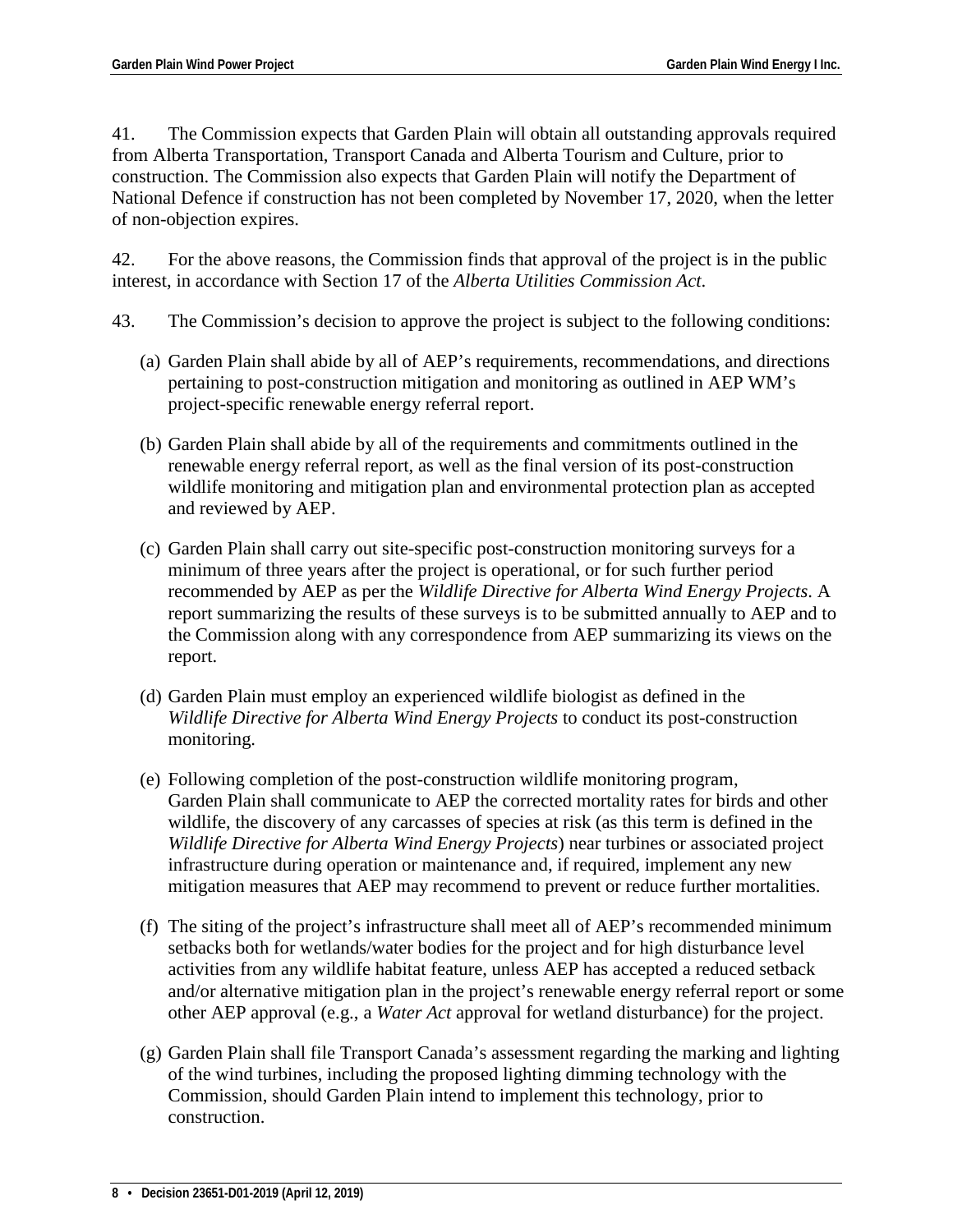(h) Garden Plain shall abide by the conditions of the *Historical Resources Act* approval, including conducting a paleontological monitoring program.

#### **5 Decision**

44. Pursuant to Section 11 of the *Hydro and Electric Energy Act*, the Commission approves Application 23651-A001 and grants Garden Plain the approval set out in Appendix 1 – Power Plant Approval 23651-D02-2019 – April 12, 2019 (Appendix 1 will be distributed separately).

Dated on April 12, 2019

# **Alberta Utilities Commission**

*(original signed by)*

Joanne Phillips Commission Member